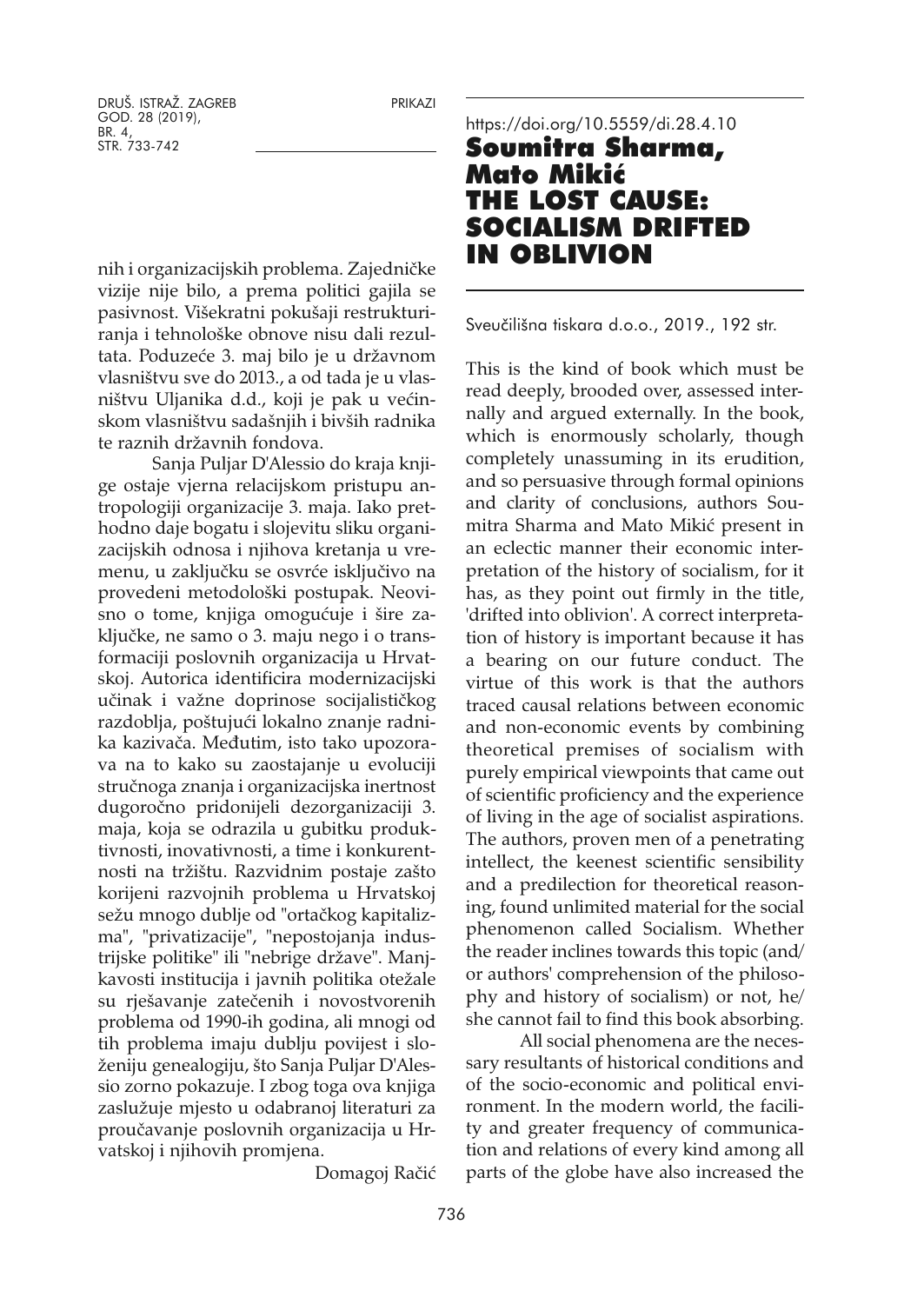dependence of every fact; economic, political, juridical, ethical, artistic or scientific, upon the most remote and apparently unrelated conditions of life. Never was it more true than it is today that two social concepts exist side by side in every country – the faction of the idle or uselessly employed rich and the faction of the economically poor. When we survey modern conditions in search of a point from which to begin and trace out the tangled and tortuous path of civilization, we naturally focus on the criticism of capitalism by socialists and rejection of socialism by capitalists, based on the sheer question of what socialism promises and how much of its promise is realisable. Mikić and Sharma clearly state that the history of socialism is a progression of social stages which have preceded and succeeded each other. Hence, at a certain point society reached a stage when the interest of the community in the use of some forms of property became a derelict interest. The struggle for life, fought in the individual sphere at first, was ultimately transferred to the social, in the form of socialism; 'a struggle throughout the world and throughout history'. The satisfying of the moral sense of the individual and the economising of effort in society must proceed hand in hand in a progressive social evolution. In the end, competition is not a final condition, it is a stage in the evolution of cooperation. By evaluating socialism from different aspects, ranging from historical, philosophical, political, judicial, … to even methodological (such as prescribed analytical tools), the authors put forward a variety of conditions which can challenge any social reformer. Namely, what is the final stage of social evolution?!

I have to say that it is not an easy task to give a reflection on the book in general, without thoroughly studying the content. The book is divided into six chapters and an epilogue with the addition of suggested readings. After a short *Introduction* on *Socialism: What it Stands for?* in which socialism is defined as an ancient idea of organisation of social-economic life of the people based on equality, justice and social harmony, the authors in *Chapter 1, Philosophy and History of Socialism*, offer a short historical review of socialism as a political, social and economic phenomenon. Though the chapter is insightful in terms of clarification of the concept, it still lacks a deeper analysis on different types of socialism and some relevant persons (Ferdinand Lassalle, Robert Owen, Charles Fourier, Karl Rodbertus, Pierre-Joseph Proudhon, etc.). In this part the authors address socialism as a political dichotomy, a socialist political movement including a set of political philosophies that originated in the revolutionary movements of the mid-to-late 18th century, and showing concern for the social problems that were associated with capitalism. *Chapter 2, From Vedic Socialism to Lenin's and Gandhi's Socialism*, provides a brief overview of the socialism in the Indian Vedas, socialist economy of the Ptolemais, the Sumer and Babylonians, philosophical perspective of Plato's and Aristotle's views, Holy Bible teachings on socialist topics, then Marxian thoughts, and in the end, the socialism of Lenin and Ghandi. Such an illumination of the whole subject (of socialism) is rare in any book that one encounters, in other words, this part of the book is as brilliant as it is profound. *Chapter 3, Socialism in 20th Century: From Marxism to Maoism and Titoism*, explains in detail historical materialism and social classes presented in Marx's work, the relation between imperialism, democratic centralism, revolution, autonomism and anarchism, socialism and communism, affirmation of Leninism and Stalinism, and the development and the importance of Maoism and Titoism for the development of the political and pragmatic socio-economic policies. This chapter reflects on the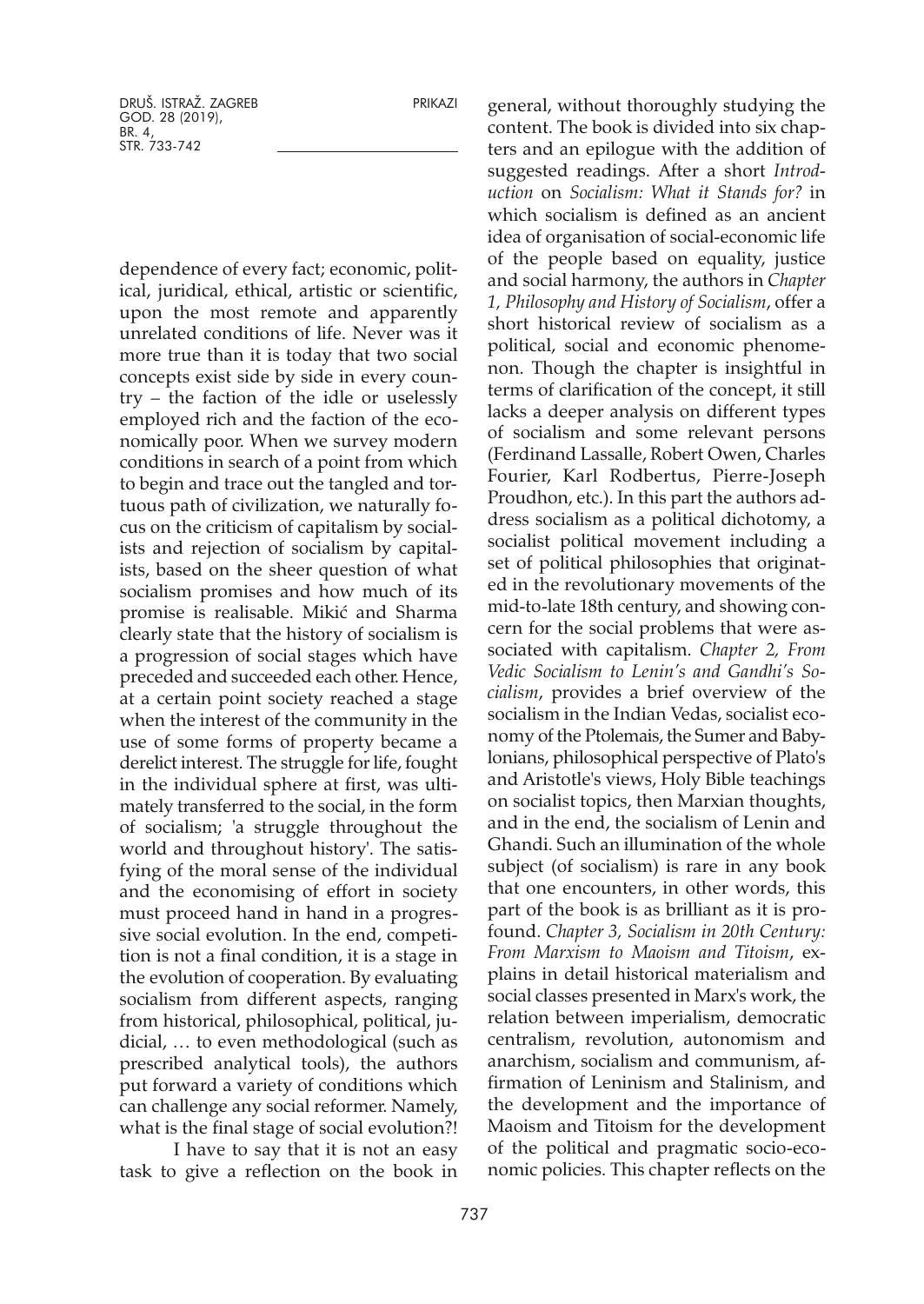fact that the history of socialism in practice is a fascinating story. In *Chapter 4, Economics of Socialism (1): The Economic Theory of (Re)production*, we can find the evaluation of the foundations, i.e. the role of the State, the logic of socialist economics from the Marxian scheme of reproduction, Lenin's interpretation of that scheme to its application in the USSR and the objectives of economic policy and reproduction process within the USSR and Yugoslavia. In this part, the authors reveal the true pragmatism of socialist ideas. It is a very analytical part of the book which requires some knowledge and proficiency in economic theory and tools of economic analysis. *Chapter 5, Economics of Socialism: Methods of Economic Analysis and Planning*, deals with methods of economic analysis (with reflections on the circular flow of income, national accounting, elementary analytical framework, etc.) and planning (input-output analysis, some economic models, etc.) related to socialist economies. It is a logical continuation of the previous chapter with a more thorough analysis of various interrelated economic concepts, analytical solutions and processes which are highly essential, and as the authors point out, sometimes have to be addressed-influenced-directed- -guided-and checked (due to the nature of an economic phenomenon and trend or due to the functioning of economic laws) by the government. The most enlightened part of the book is *Chapter 6, Birth and Death of Yugoslav Socially Self-Managed Socialism (1946–1991),* in which the authors with a most profound sensibility explain the history of Yugoslav socialism, its socialist character, the functionality of its market mechanism, distinct self-management model and the specific international role of Yugoslavia. Since Yugoslavia was a rather

738

distinctive political and economic system, its unique historical position stimulated considerable academic interest. Hence, the lessons learned from former Yugoslavia and its successor states are also quite relevant for what is happening today in the European Union. The *Epilogue: Why is Socialism Doomed Always to Fail?* offers some concluding remarks as it presents scientific closure that recapitulates all the major issues of the book. It follows from the authors' statements that many times (and again) experiments of socialism have failed, for one reason or the other (violations of personal freedom and private property, promotion of radical equality and in one aspect atheism, development of relativism etc.). Therefore, socialism was an idea that could not be put in practice. I do not know if it would be too harsh to conclude that the final lesson given by the authors is that socialism was and always will be doomed to failure. This is because the basic postulate of the socialist approach is wrong, as it always tends to compare the theoretically perfect idea of socialism with practical but imperfect capitalism, which allows them to claim that socialism is superior to capitalism.

In less than two hundred pages written in English, authors Soumitra Sharma and Mato Mikić explain what economics as a social science has to do with social processes. Their approach has been always chronological, deductive as well as inductive, and topical, for they are able to connect many subjects that are apparently not related at all. It is a contribution which merits the respect and appreciation of every reader interested in the phenomenon of socialism. Based on the extensive experience of its authors, the book is designed for both rigorous and intuitive study and can be interesting to a wider readership: academics, university students of philosophy, theology, sociology, economics and political economy, as well as professionals interested in specific topics. The readers, both socialist and non-socialist alike, must clearly understand that socialism (as a